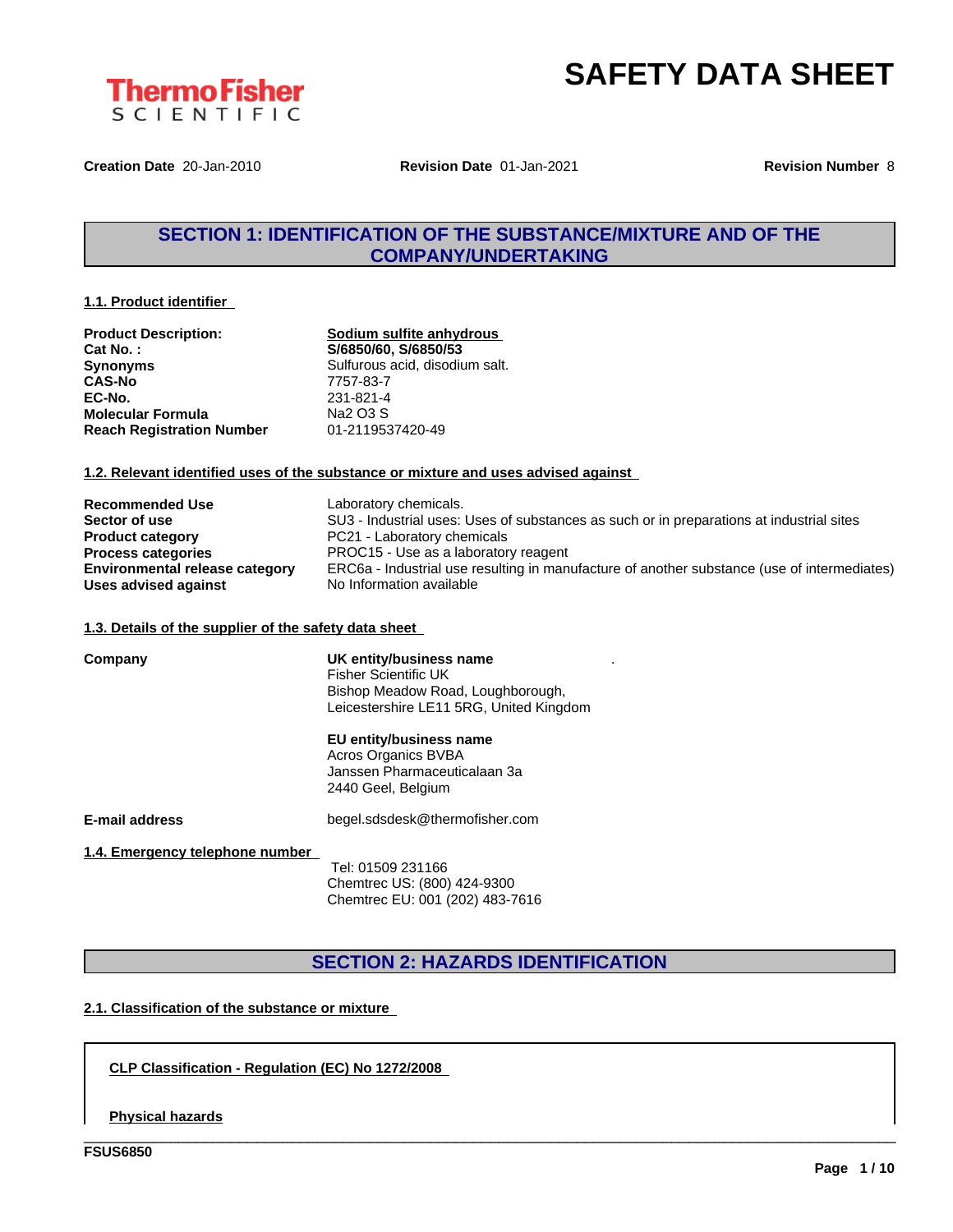Based on available data, the classification criteria are not met

#### **Health hazards**

Based on available data, the classification criteria are not met

#### **Environmental hazards**

Based on available data, the classification criteria are not met

*Full text of Hazard Statements: see section 16*

#### **2.2. Label elements**

None required

#### **2.3. Other hazards**

In accordance with Annex XIII of the REACH Regulation, inorganic substances do not require assessment

Contact with acids liberates toxic gas, SO<sub>2</sub>

## **SECTION 3: COMPOSITION/INFORMATION ON INGREDIENTS**

#### **3.1. Substances**

| Component      | <b>CAS-No</b> | EC-No.    | Weight %      | CLP Classification - Regulation (EC) No<br>1272/2008 |
|----------------|---------------|-----------|---------------|------------------------------------------------------|
| Sodium sulfite | 7757-83-7     | 231-821-4 | $\sim$<br>>⊎ะ |                                                      |

| <b>Reach Registration Number</b> | -2119537420-49<br>01-2<br>. |
|----------------------------------|-----------------------------|

*Full text of Hazard Statements: see section 16*

# **SECTION 4: FIRST AID MEASURES**

#### **4.1. Description of first aid measures**

| <b>Eye Contact</b>  | Rinse immediately with plenty of water, also under the eyelids, for at least 15 minutes. Get<br>medical attention.         |
|---------------------|----------------------------------------------------------------------------------------------------------------------------|
| <b>Skin Contact</b> | Wash off immediately with plenty of water for at least 15 minutes. Get medical attention<br>immediately if symptoms occur. |
| <b>Ingestion</b>    | Clean mouth with water and drink afterwards plenty of water. Get medical attention if<br>symptoms occur.                   |
| <b>Inhalation</b>   | Remove to fresh air. Get medical attention immediately if symptoms occur.                                                  |
|                     |                                                                                                                            |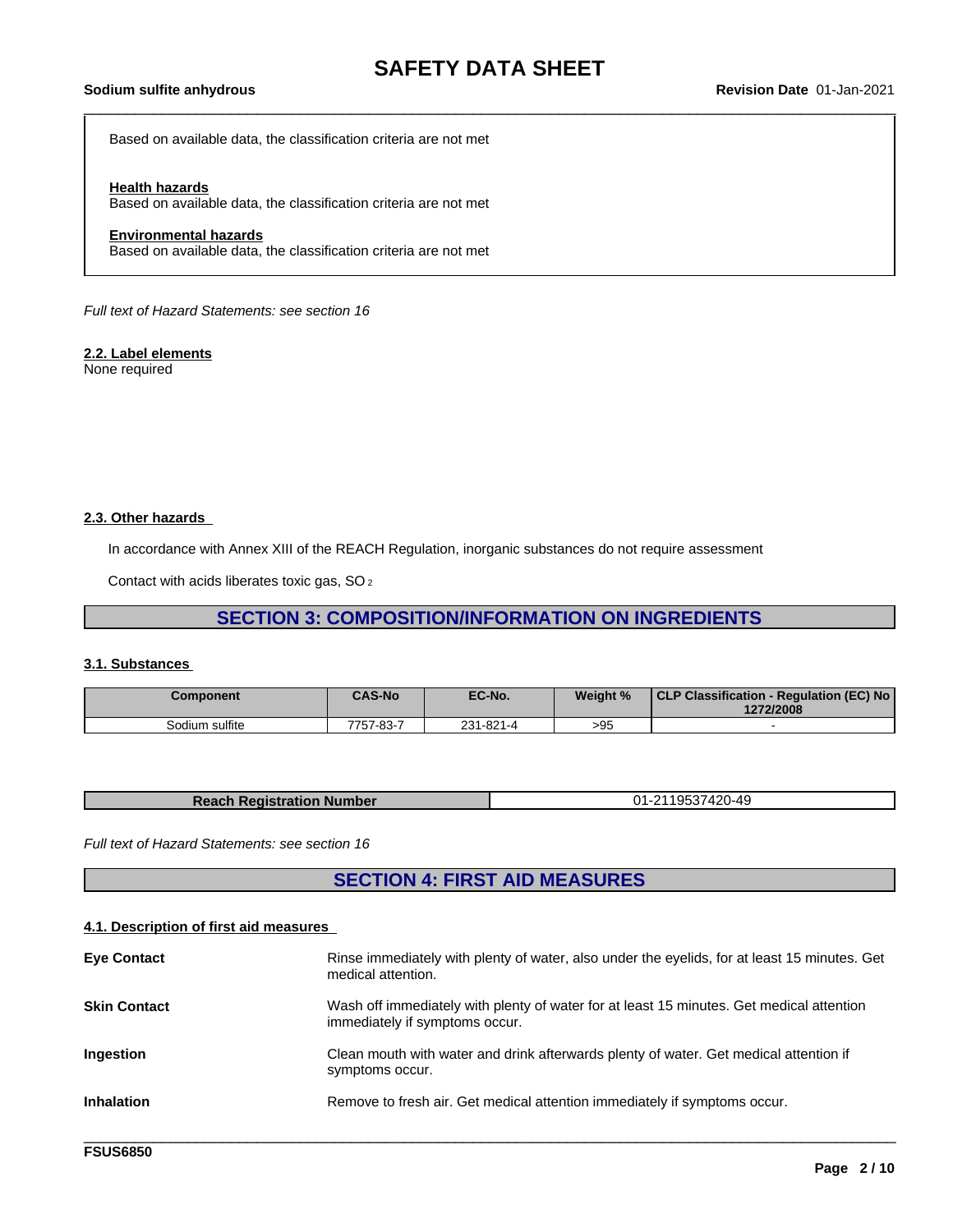**Self-Protection of the First Aider** No special precautions required.

### **4.2. Most important symptoms and effects, both acute and delayed**

None reasonably foreseeable.

#### **4.3. Indication of any immediate medical attention and special treatment needed**

**Notes to Physician** Treat symptomatically.

### **SECTION 5: FIREFIGHTING MEASURES**

#### **5.1. Extinguishing media**

#### **Suitable Extinguishing Media**

Water spray, carbon dioxide (CO2), dry chemical, alcohol-resistant foam.

#### **Extinguishing media which must not be used for safety reasons** No information available.

#### **5.2. Special hazards arising from the substance or mixture**

Non-combustible, substance itself does not burn but may decompose upon heating to produce corrosive and/or toxic fumes.

#### **Hazardous Combustion Products**

Sulfur oxides, Sodium oxides.

#### **5.3. Advice for firefighters**

As in any fire, wear self-contained breathing apparatus pressure-demand, MSHA/NIOSH (approved or equivalent) and full protective gear.

### **SECTION 6: ACCIDENTAL RELEASE MEASURES**

#### **6.1. Personal precautions, protective equipment and emergency procedures**

Use personal protective equipment as required.Ensure adequate ventilation. Avoid dust formation.

#### **6.2. Environmental precautions**

Should not be released into the environment.

#### **6.3. Methods and material for containment and cleaning up**

Sweep up and shovel into suitable containers for disposal. Avoid dust formation.

#### **6.4. Reference to other sections**

Refer to protective measures listed in Sections 8 and 13.

### **SECTION 7: HANDLING AND STORAGE**

#### **7.1. Precautions for safe handling**

Wear personal protective equipment/face protection. Ensure adequate ventilation. Avoid contact with skin, eyes or clothing. Avoid ingestion and inhalation. Avoid dust formation.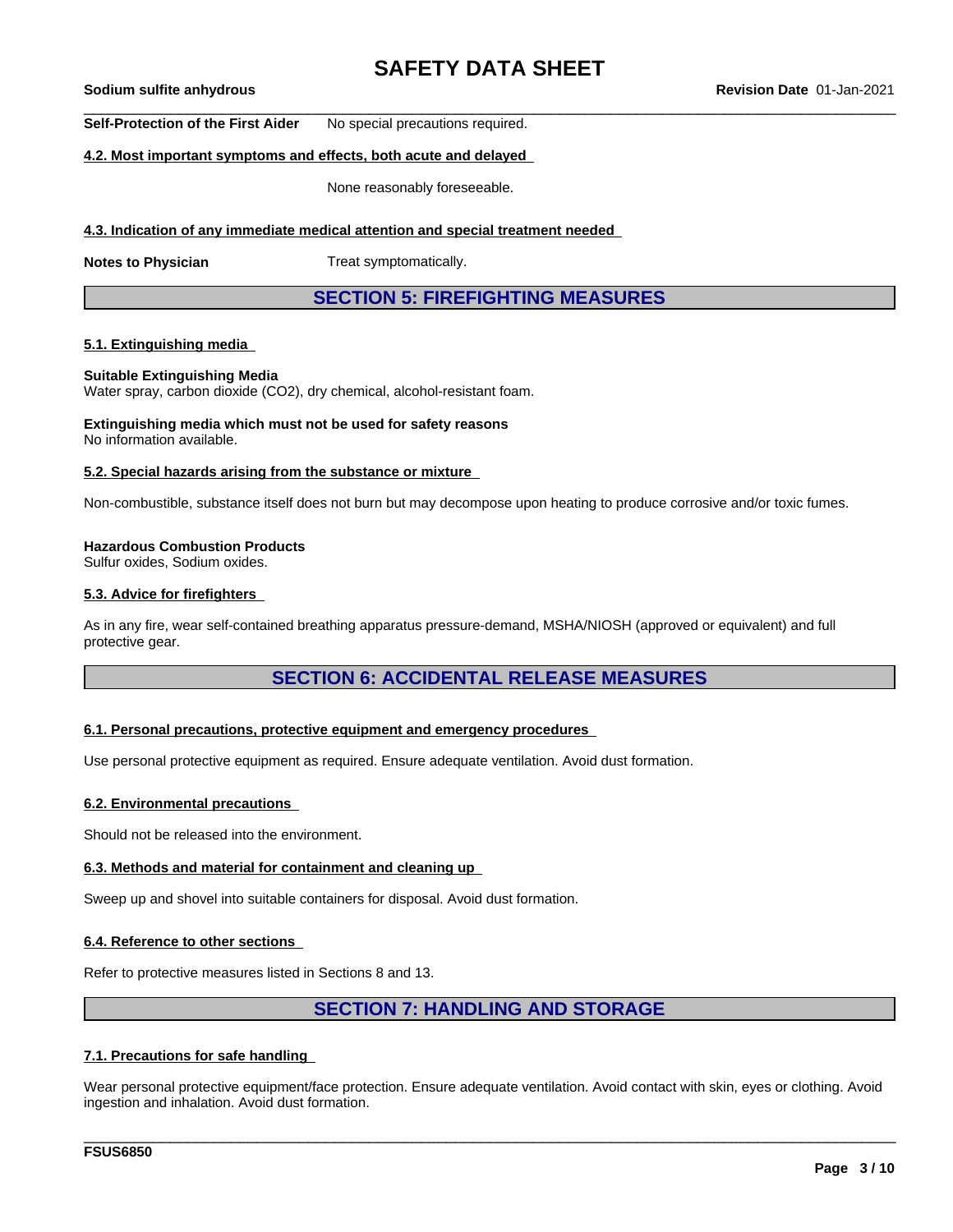#### **Hygiene Measures**

Handle in accordance with good industrial hygiene and safety practice. Keep away from food, drink and animal feeding stuffs. Do not eat, drink or smoke when using this product. Remove and wash contaminated clothing and gloves, including the inside, before re-use. Wash hands before breaks and after work.

#### **7.2. Conditions for safe storage, including any incompatibilities**

Keep containers tightly closed in a dry, cool and well-ventilated place.

#### **Technical Rules for Hazardous Substances (TRGS) 510 Storage Class (LGK) (Germany)** Class 13

#### **7.3. Specific end use(s)**

Use in laboratories

### **SECTION 8: EXPOSURE CONTROLS/PERSONAL PROTECTION**

### **8.1. Control parameters**

#### **Exposure limits**

This product, as supplied, does not contain any hazardous materials with occupational exposure limits established by the region specific regulatory bodies

#### **Biological limit values**

This product, as supplied, does not contain any hazardous materials with biological limits established by the region specific regulatory bodies

#### **Monitoring methods**

BS EN 14042:2003 Title Identifier: Workplace atmospheres. Guide for the application and use of procedures for the assessment of exposure to chemical and biological agents.

MDHS14/3 General methods for sampling and gravimetric analysis of respirable and inhalable dust

#### **Derived No Effect Level (DNEL)** No information available

| <b>Route of exposure</b> | Acute effects (local) | <b>Acute effects</b><br>(systemic) | <b>Chronic effects</b><br>(local) | <b>Chronic effects</b><br>(systemic) |
|--------------------------|-----------------------|------------------------------------|-----------------------------------|--------------------------------------|
| Oral                     |                       |                                    |                                   |                                      |
| <b>Dermal</b>            |                       |                                    |                                   |                                      |
| <b>Inhalation</b>        |                       |                                    |                                   |                                      |

**Predicted No Effect Concentration** No information available. **(PNEC)**

#### **8.2. Exposure controls**

#### **Engineering Measures**

None under normal use conditions.

| Personal protective equipment<br><b>Eve Protection</b> | Wear safety glasses with side shields (or goggles) (European standard - EN 166) |
|--------------------------------------------------------|---------------------------------------------------------------------------------|
| <b>Hand Protection</b>                                 | Protective gloves                                                               |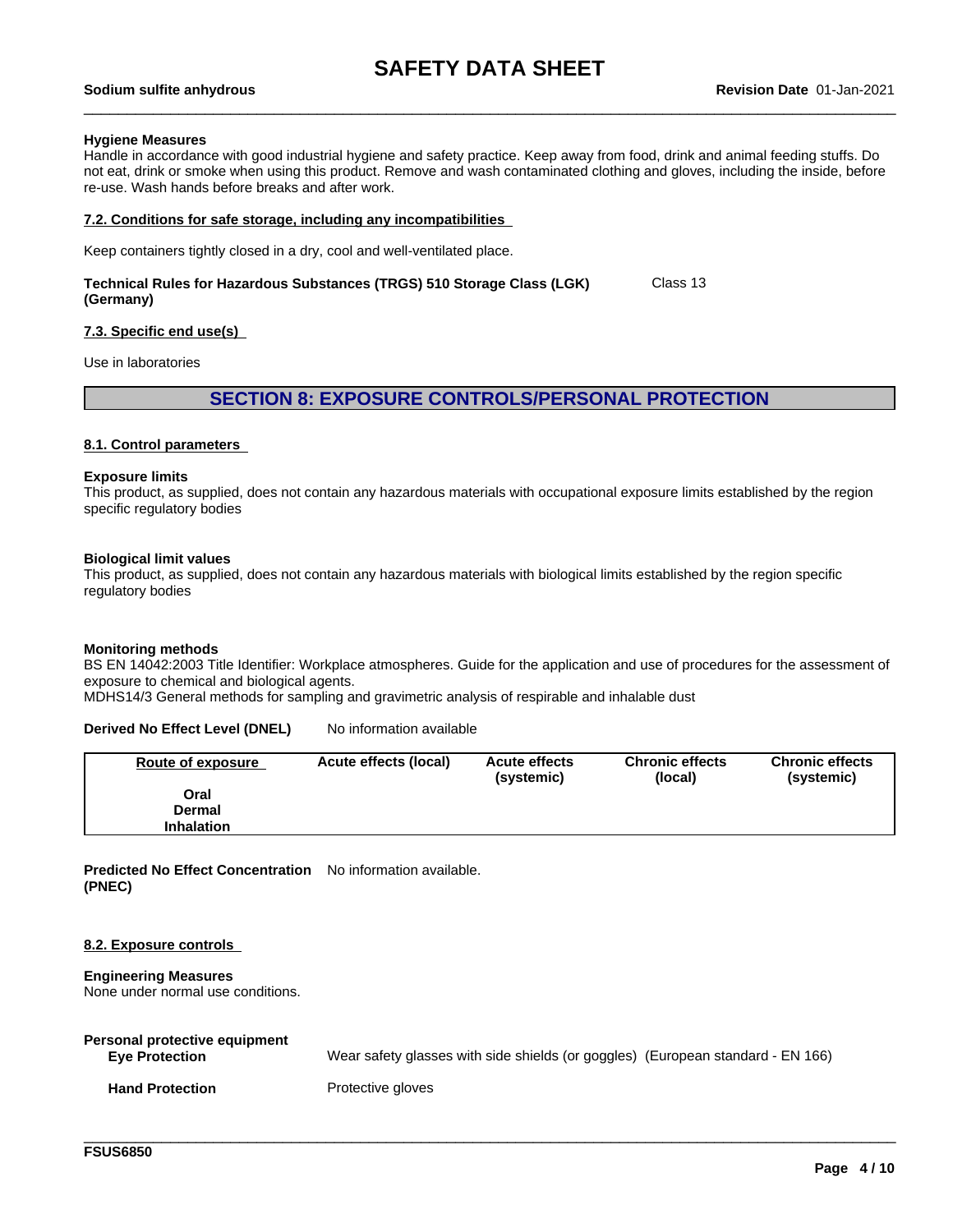| Sodium sulfite anhydrous                                                            |                                                                           |                       | <b>Revision Date 01-Jan-2021</b> |                                         |  |
|-------------------------------------------------------------------------------------|---------------------------------------------------------------------------|-----------------------|----------------------------------|-----------------------------------------|--|
| <b>Glove material</b><br>Natural rubber<br>Nitrile rubber<br>Neoprene<br><b>PVC</b> | Breakthrough time Glove thickness<br>See manufacturers<br>recommendations |                       | <b>EU standard</b><br>EN 374     | Glove comments<br>(minimum requirement) |  |
| Skin and body protection                                                            |                                                                           | Long sleeved clothing |                                  |                                         |  |

Inspect gloves before use.

Please observe the instructions regarding permeability and breakthrough time which are provided by the supplier of the gloves. (Refer to manufacturer/supplier for information)

Ensure gloves are suitable for the task: Chemical compatability, Dexterity, Operational conditions, User susceptibility, e.g. sensitisation effects, also take into consideration the specific local conditions under which the product is used, such as the danger of cuts, abrasion.

Remove gloves with care avoiding skin contamination.

| <b>Respiratory Protection</b> | No protective equipment is needed under normal use conditions.                                                                                                                                              |
|-------------------------------|-------------------------------------------------------------------------------------------------------------------------------------------------------------------------------------------------------------|
| Large scale/emergency use     | Use a NIOSH/MSHA or European Standard EN 136 approved respirator if exposure limits<br>are exceeded or if irritation or other symptoms are experienced<br><b>Recommended Filter type: Particle filter 2</b> |
| Small scale/Laboratory use    | Maintain adequate ventilation                                                                                                                                                                               |

**Environmental exposure controls** No information available.

## **SECTION 9: PHYSICAL AND CHEMICAL PROPERTIES**

#### **9.1. Information on basic physical and chemical properties**

| <b>Physical State</b>                          | Solid                           |                                          |
|------------------------------------------------|---------------------------------|------------------------------------------|
| Appearance                                     | Off-white                       |                                          |
| Odor                                           | Odorless                        |                                          |
| <b>Odor Threshold</b>                          | No data available               |                                          |
| <b>Melting Point/Range</b>                     | $> 500 - 500$ °C / 932 - 932 °F |                                          |
| <b>Softening Point</b>                         | No data available               |                                          |
| <b>Boiling Point/Range</b>                     | No information available        |                                          |
| <b>Flammability (liquid)</b>                   | Not applicable                  | Solid                                    |
| <b>Flammability (solid,gas)</b>                | No information available        |                                          |
| <b>Explosion Limits</b>                        | No data available               |                                          |
| <b>Flash Point</b>                             | No information available        | <b>Method -</b> No information available |
| <b>Autoignition Temperature</b>                | No data available               |                                          |
| <b>Decomposition Temperature</b>               | $> 500^{\circ}$ C               |                                          |
| рH                                             | $8.5 - 10$                      | 5% ag.sol                                |
| <b>Viscosity</b>                               | Not applicable                  | Solid                                    |
| <b>Water Solubility</b>                        | 230 g/ mL (20°C)                |                                          |
| Solubility in other solvents                   | No information available        |                                          |
| <b>Partition Coefficient (n-octanol/water)</b> |                                 |                                          |
| <b>Component</b>                               | log Pow                         |                                          |
| Sodium sulfite                                 | -4                              |                                          |
| <b>Vapor Pressure</b>                          | No data available               |                                          |
| Density / Specific Gravity                     | 2.630                           |                                          |
| <b>Bulk Density</b>                            | No data available               |                                          |
| <b>Vapor Density</b>                           | Not applicable                  | Solid                                    |
| <b>Particle characteristics</b>                | No data available               |                                          |

\_\_\_\_\_\_\_\_\_\_\_\_\_\_\_\_\_\_\_\_\_\_\_\_\_\_\_\_\_\_\_\_\_\_\_\_\_\_\_\_\_\_\_\_\_\_\_\_\_\_\_\_\_\_\_\_\_\_\_\_\_\_\_\_\_\_\_\_\_\_\_\_\_\_\_\_\_\_\_\_\_\_\_\_\_\_\_\_\_\_\_\_\_\_

#### **9.2. Other information**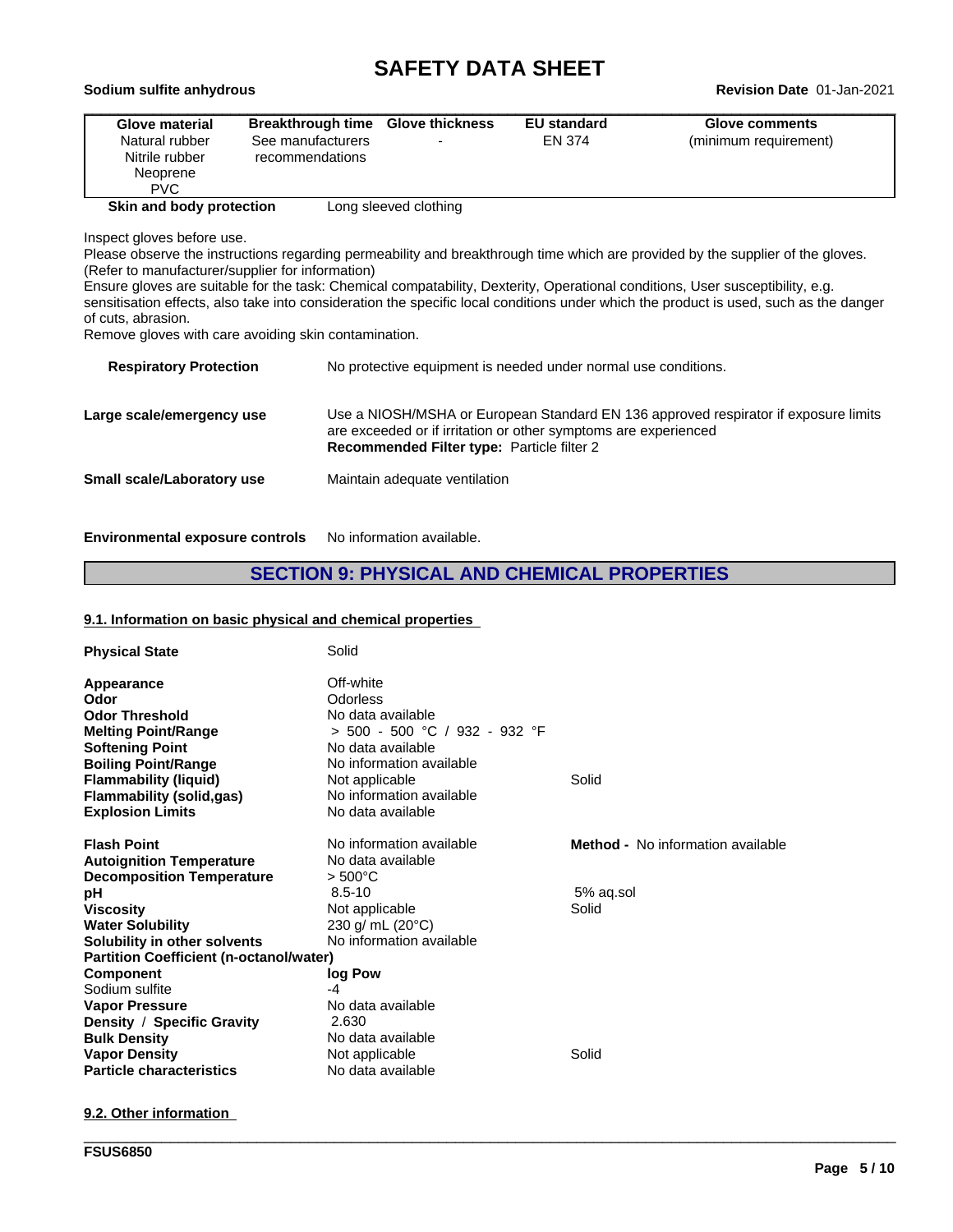**Molecular Formula** Na2 O3 S<br> **Molecular Weight** 126.04 **Molecular Weight Evaporation Rate** Not applicable - Solid

# **SECTION 10: STABILITY AND REACTIVITY**

| 10.1. Reactivity                                              | None known, based on information available                                                                       |
|---------------------------------------------------------------|------------------------------------------------------------------------------------------------------------------|
| 10.2. Chemical stability                                      | Stable under normal conditions, Air sensitive, Moisture sensitive.                                               |
| 10.3. Possibility of hazardous reactions                      |                                                                                                                  |
| <b>Hazardous Polymerization</b><br><b>Hazardous Reactions</b> | No information available.<br>None under normal processing.                                                       |
| 10.4. Conditions to avoid                                     | Avoid dust formation. Incompatible products. Excess heat. Exposure to air or moisture over<br>prolonged periods. |
| 10.5. Incompatible materials                                  | Strong oxidizing agents. Acids.                                                                                  |

### **10.6. Hazardous decomposition products**

Sulfur oxides. Sodium oxides.

# **SECTION 11: TOXICOLOGICAL INFORMATION**

### **11.1. Information on hazard classes as defined in Regulation (EC) No 1272/2008**

#### **Product Information**

| (a) acute toxicity; |                                                                  |
|---------------------|------------------------------------------------------------------|
| Oral                | Based on available data, the classification criteria are not met |
| Dermal              | Based on available data, the classification criteria are not met |
| <b>Inhalation</b>   | Based on available data, the classification criteria are not met |
|                     |                                                                  |

| Component      | <b>LD50 Oral</b>  | LD50 Dermal        | LC50 Inhalation              |
|----------------|-------------------|--------------------|------------------------------|
| Sodium sulfite | Rat<br>2610 mg/kg | >2000 mg/kg<br>. . | >22 mg/L<br>$'$ Rat,<br>- 11 |
|                |                   |                    | Rat)<br>>5.5 mg/L<br>`4 I    |

| (b) skin corrosion/irritation;                                              | Based on available data, the classification criteria are not met                                                                     |
|-----------------------------------------------------------------------------|--------------------------------------------------------------------------------------------------------------------------------------|
| (c) serious eye damage/irritation;                                          | Based on available data, the classification criteria are not met                                                                     |
| (d) respiratory or skin sensitization;<br><b>Respiratory</b><br><b>Skin</b> | Based on available data, the classification criteria are not met<br>Based on available data, the classification criteria are not met |
| (e) germ cell mutagenicity;                                                 | Based on available data, the classification criteria are not met                                                                     |
| (f) carcinogenicity;                                                        | Based on available data, the classification criteria are not met                                                                     |
|                                                                             |                                                                                                                                      |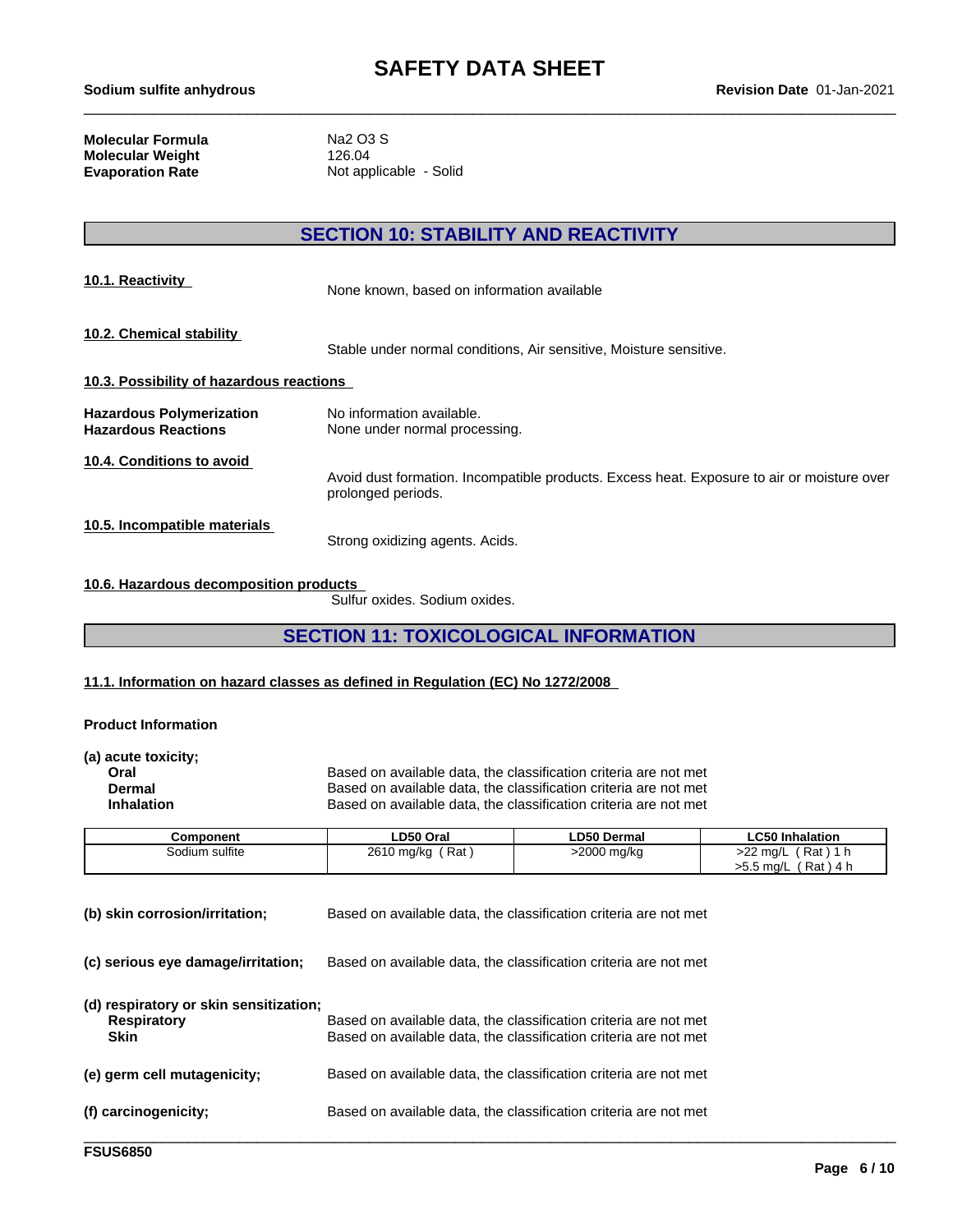There are no known carcinogenic chemicals in this product

| (g) reproductive toxicity;                                              | Based on available data, the classification criteria are not met                |
|-------------------------------------------------------------------------|---------------------------------------------------------------------------------|
| (h) STOT-single exposure;                                               | Based on available data, the classification criteria are not met                |
| (i) STOT-repeated exposure;<br><b>Target Organs</b>                     | Based on available data, the classification criteria are not met<br>None known. |
| (j) aspiration hazard;                                                  | Not applicable<br>Solid                                                         |
| Symptoms / effects, both acute and No information available.<br>delayed |                                                                                 |
| 11.2. Information on other hazards                                      |                                                                                 |

**Endocrine Disrupting Properties** Assess endocrine disrupting properties for human health. This product does not contain any known or suspected endocrine disruptors.

# **SECTION 12: ECOLOGICAL INFORMATION**

**12.1. Toxicity**

Do not empty into drains. Do not flush into surface water or sanitary sewer system.

| -------<br>onent                  | - - -<br>.<br>MK<br>-οτο.                                                | RЛ.<br>___<br>асто<br>- IVI. |
|-----------------------------------|--------------------------------------------------------------------------|------------------------------|
| $\cdots$<br>sulfite<br>.ഹി<br>ıum | __<br>.<br>$- - -$<br>ma/l<br>~'<br>-<br>$\overline{\phantom{0}}$<br>ັບປ |                              |

#### **12.2. Persistence and degradability**

| Persistence   | Persistence is unlikely.               |
|---------------|----------------------------------------|
| Degradability | Not relevant for inorganic substances. |

**12.3. Bioaccumulative potential** Bioaccumulation is unlikely

| nponent<br>⊶om∼   | Pow<br>loa | $- - -$<br>(BC)<br>ration<br>oconcent<br>тасто |
|-------------------|------------|------------------------------------------------|
| sulfite<br>sodium |            | available<br>No.<br>data                       |

| 12.4. Mobility in soil                                                             | The product is water soluble, and may spread in water systems. Will likely be mobile in the<br>environment due to its water solubility. Highly mobile in soils |
|------------------------------------------------------------------------------------|----------------------------------------------------------------------------------------------------------------------------------------------------------------|
| 12.5. Results of PBT and vPvB<br>assessment                                        | In accordance with Annex XIII of the REACH Regulation, inorganic substances do not<br>require assessment.                                                      |
| 12.6. Endocrine disrupting<br>properties<br><b>Endocrine Disruptor Information</b> | This product does not contain any known or suspected endocrine disruptors                                                                                      |
| 12.7. Other adverse effects                                                        |                                                                                                                                                                |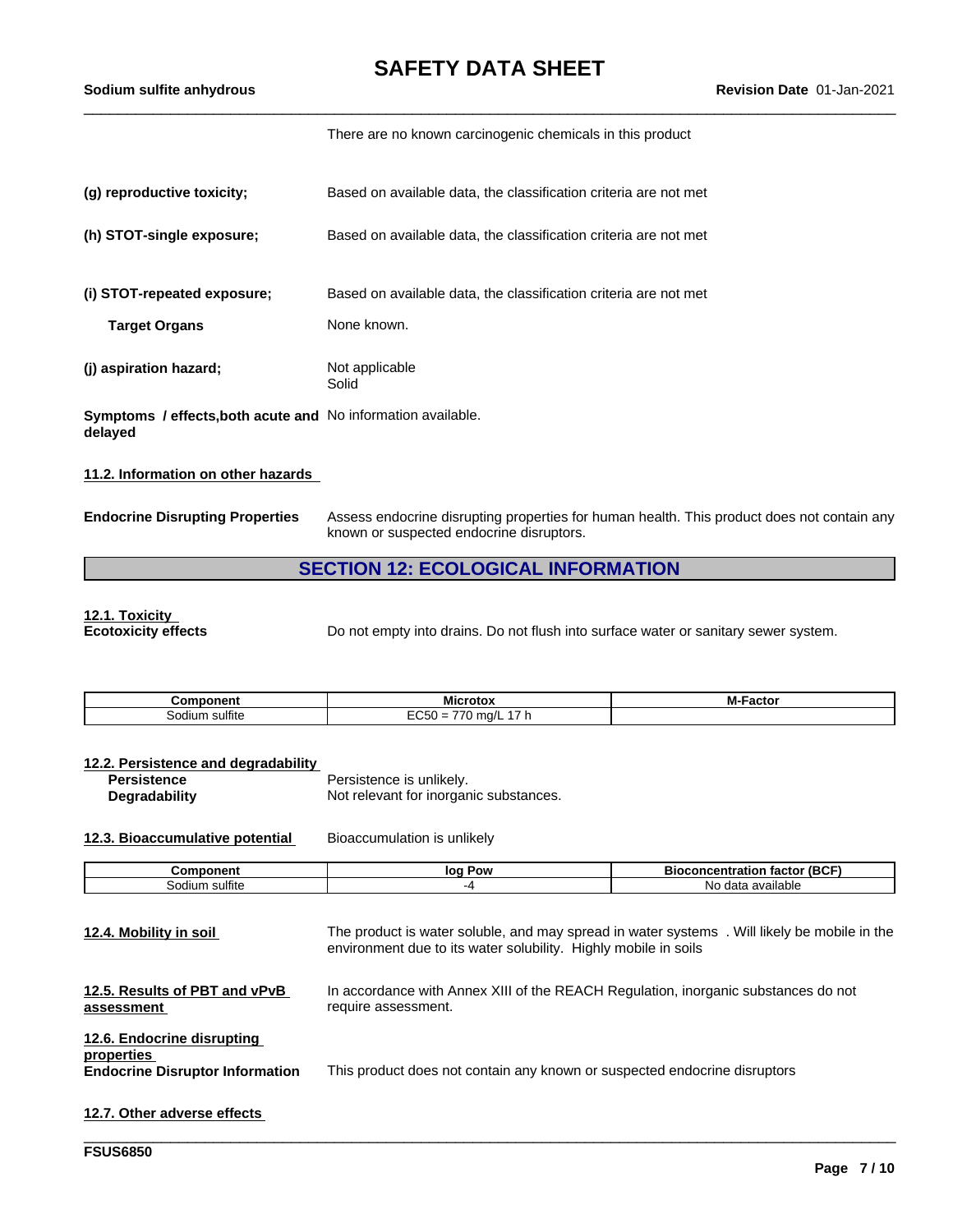# \_\_\_\_\_\_\_\_\_\_\_\_\_\_\_\_\_\_\_\_\_\_\_\_\_\_\_\_\_\_\_\_\_\_\_\_\_\_\_\_\_\_\_\_\_\_\_\_\_\_\_\_\_\_\_\_\_\_\_\_\_\_\_\_\_\_\_\_\_\_\_\_\_\_\_\_\_\_\_\_\_\_\_\_\_\_\_\_\_\_\_\_\_\_ **Sodium sulfite anhydrous Revision Date** 01-Jan-2021

**IMDG/IMO** Not regulated

**Persistent Organic Pollutant** This product does not contain any known or suspected substance **Ozone Depletion Potential** This product does not contain any known or suspected substance

### **SECTION 13: DISPOSAL CONSIDERATIONS**

#### **13.1. Waste treatment methods**

| Waste from Residues/Unused<br><b>Products</b> | Chemical waste generators must determine whether a discarded chemical is classified as a<br>hazardous waste. Consult local, regional, and national hazardous waste regulations to<br>ensure complete and accurate classification. |
|-----------------------------------------------|-----------------------------------------------------------------------------------------------------------------------------------------------------------------------------------------------------------------------------------|
| <b>Contaminated Packaging</b>                 | Empty remaining contents. Dispose of in accordance with local regulations. Do not re-use<br>empty containers.                                                                                                                     |
| European Waste Catalogue (EWC)                | According to the European Waste Catalog, Waste Codes are not product specific, but<br>application specific.                                                                                                                       |
| <b>Other Information</b>                      | Waste codes should be assigned by the user based on the application for which the product<br>was used.                                                                                                                            |

**SECTION 14: TRANSPORT INFORMATION**

**14.1. UN number 14.2. UN proper shipping name 14.3. Transport hazard class(es) 14.4. Packing group ADR** Not regulated **14.1. UN number 14.2. UN proper shipping name 14.3. Transport hazard class(es) 14.4. Packing group IATA** Not regulated **14.1. UN number 14.2. UN proper shipping name 14.3. Transport hazard class(es) 14.4. Packing group 14.5. Environmental hazards** No hazards identified **14.6. Special precautions for user** No special precautions required **14.7. Maritime transport in bulk according to IMO instruments** Not applicable, packaged goods

## **SECTION 15: REGULATORY INFORMATION**

#### **15.1. Safety, health and environmental regulations/legislation specific for the substance or mixture**

#### **International Inventories**

X = listed, Europe (EINECS/ELINCS/NLP), U.S.A. (TSCA), Canada (DSL/NDSL), Philippines (PICCS), China (IECSC), Japan (ENCS), Australia (AICS), Korea (ECL).

| KECL<br><b>AICS</b><br>5000<br><b>DSL</b><br><b>ENCS</b><br><b>PICCS</b><br>' NDSL<br><br>wal |
|-----------------------------------------------------------------------------------------------|
|-----------------------------------------------------------------------------------------------|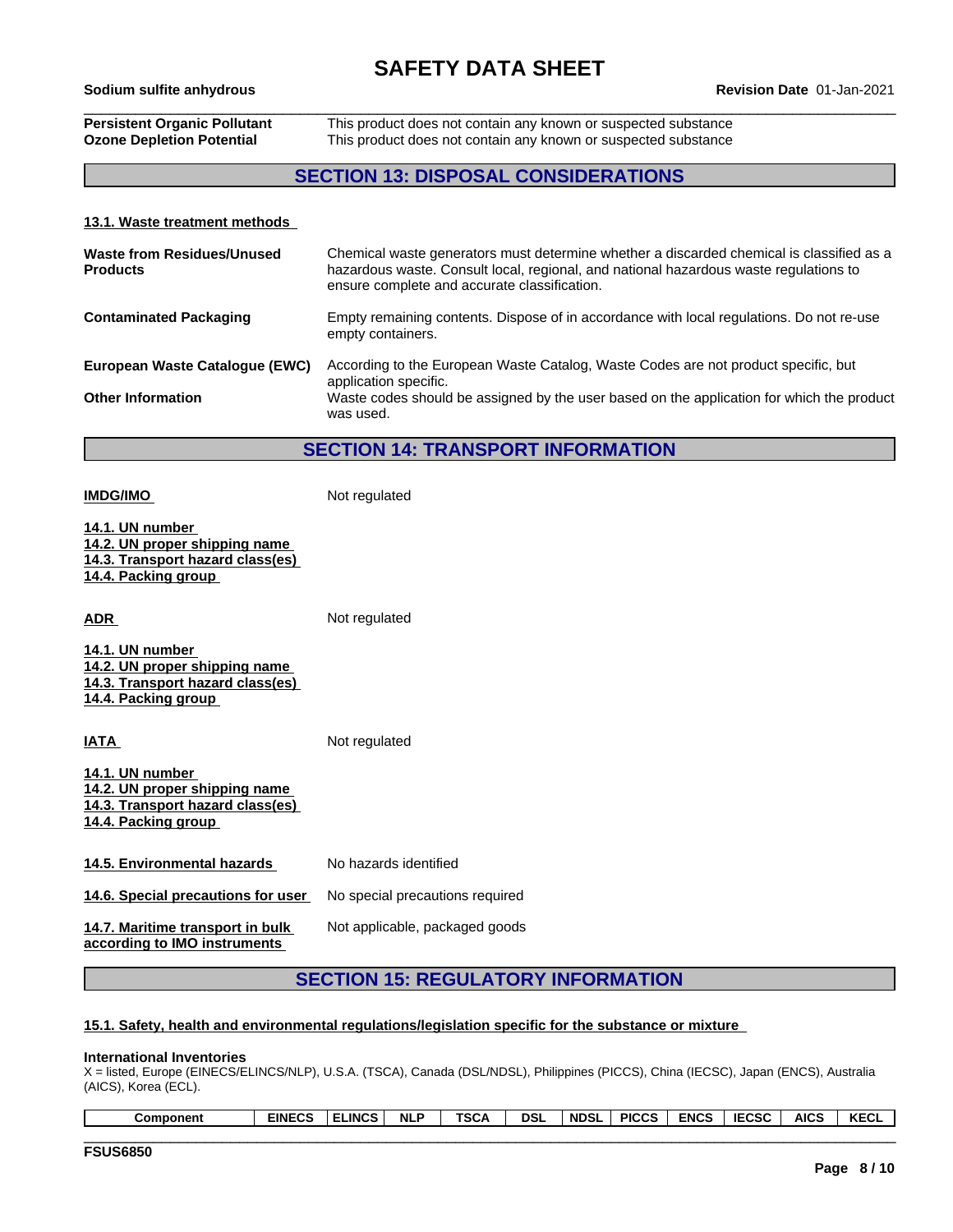| Sodiu<br>sulfite anhvdrous ا<br>um |           |  |  |  |  |  | Revision Date 01-Jan-2021 |  |  |  |         |  |
|------------------------------------|-----------|--|--|--|--|--|---------------------------|--|--|--|---------|--|
| Sodium sulfite                     | 231-821-4 |  |  |  |  |  |                           |  |  |  | KE-3161 |  |

### Regulation (EC) No 649/2012 of the European Parliament and of the Council of 4 July 2012 concerning the export and **import of dangerous chemicals**

Not applicable

#### **National Regulations**

**WGK Classification** See table for values

| .                           | ---<br>۱۸.<br>VwVwS<br>nanı<br>Classificatio<br>Watel<br>uu | --<br>Class<br>.uft<br>:armanv<br>ъ.<br>JUI 1110 |
|-----------------------------|-------------------------------------------------------------|--------------------------------------------------|
| $\cdots$<br>sultite<br>diun | <b>WGK</b>                                                  |                                                  |

| .<br>-----<br>วnen.           | <b>INRS</b><br>rance<br>diseases<br>occupation<br>rables<br>വ<br>на                                |
|-------------------------------|----------------------------------------------------------------------------------------------------|
| $\cdots$<br>sulfite<br>sodiur | DC.<br>66<br>professionnelles<br>$\mathbf{m}$<br>ableaux<br>maladies<br>des<br>. ∟MH<br><b>KI-</b> |
| __                            | __<br>.                                                                                            |

**UK** - Take note of Control of Substances Hazardous to Health Regulations (COSHH) 2002 and 2005 Amendment

#### **15.2. Chemical safety assessment**

A Chemical Safety Assessment/Report (CSA/CSR) has not been conducted

### **SECTION 16: OTHER INFORMATION**

### **Full text of H-Statements referred to undersections 2 and 3**

### **Legend**

| <b>CAS</b> - Chemical Abstracts Service                                                                                                                                                                                                                                                                                                                                                                                          | <b>TSCA</b> - United States Toxic Substances Control Act Section 8(b)<br>Inventory                                                                                                                                                                                                                                             |
|----------------------------------------------------------------------------------------------------------------------------------------------------------------------------------------------------------------------------------------------------------------------------------------------------------------------------------------------------------------------------------------------------------------------------------|--------------------------------------------------------------------------------------------------------------------------------------------------------------------------------------------------------------------------------------------------------------------------------------------------------------------------------|
| EINECS/ELINCS - European Inventory of Existing Commercial Chemical DSL/NDSL - Canadian Domestic Substances List/Non-Domestic<br>Substances/EU List of Notified Chemical Substances<br><b>PICCS</b> - Philippines Inventory of Chemicals and Chemical Substances<br><b>IECSC</b> - Chinese Inventory of Existing Chemical Substances<br><b>KECL</b> - Korean Existing and Evaluated Chemical Substances                           | Substances List<br><b>ENCS</b> - Japanese Existing and New Chemical Substances<br><b>AICS</b> - Australian Inventory of Chemical Substances<br>NZIoC - New Zealand Inventory of Chemicals                                                                                                                                      |
| <b>WEL</b> - Workplace Exposure Limit<br><b>ACGIH</b> - American Conference of Governmental Industrial Hygienists<br><b>DNEL</b> - Derived No Effect Level<br><b>RPE</b> - Respiratory Protective Equipment<br><b>LC50</b> - Lethal Concentration 50%<br><b>NOEC</b> - No Observed Effect Concentration<br><b>PBT</b> - Persistent, Bioaccumulative, Toxic                                                                       | <b>TWA</b> - Time Weighted Average<br><b>IARC</b> - International Agency for Research on Cancer<br>Predicted No Effect Concentration (PNEC)<br>LD50 - Lethal Dose 50%<br><b>EC50</b> - Effective Concentration 50%<br><b>POW</b> - Partition coefficient Octanol: Water<br><b>vPvB</b> - very Persistent, very Bioaccumulative |
| <b>ADR</b> - European Agreement Concerning the International Carriage of<br>Dangerous Goods by Road<br><b>IMO/IMDG</b> - International Maritime Organization/International Maritime<br>Dangerous Goods Code<br><b>OECD</b> - Organisation for Economic Co-operation and Development<br><b>BCF</b> - Bioconcentration factor<br>Key literature references and sources for data<br>https://echa.europa.eu/information-on-chemicals | <b>ICAO/IATA</b> - International Civil Aviation Organization/International Air<br><b>Transport Association</b><br><b>MARPOL</b> - International Convention for the Prevention of Pollution from<br>Ships<br><b>ATE</b> - Acute Toxicity Estimate<br>VOC (volatile organic compound)                                            |

Suppliers safety data sheet, Chemadvisor - LOLI, Merck index, RTECS

#### **Training Advice**

Chemical hazard awareness training, incorporating labelling, Safety Data Sheets (SDS), Personal Protective Equipment (PPE) and hygiene.